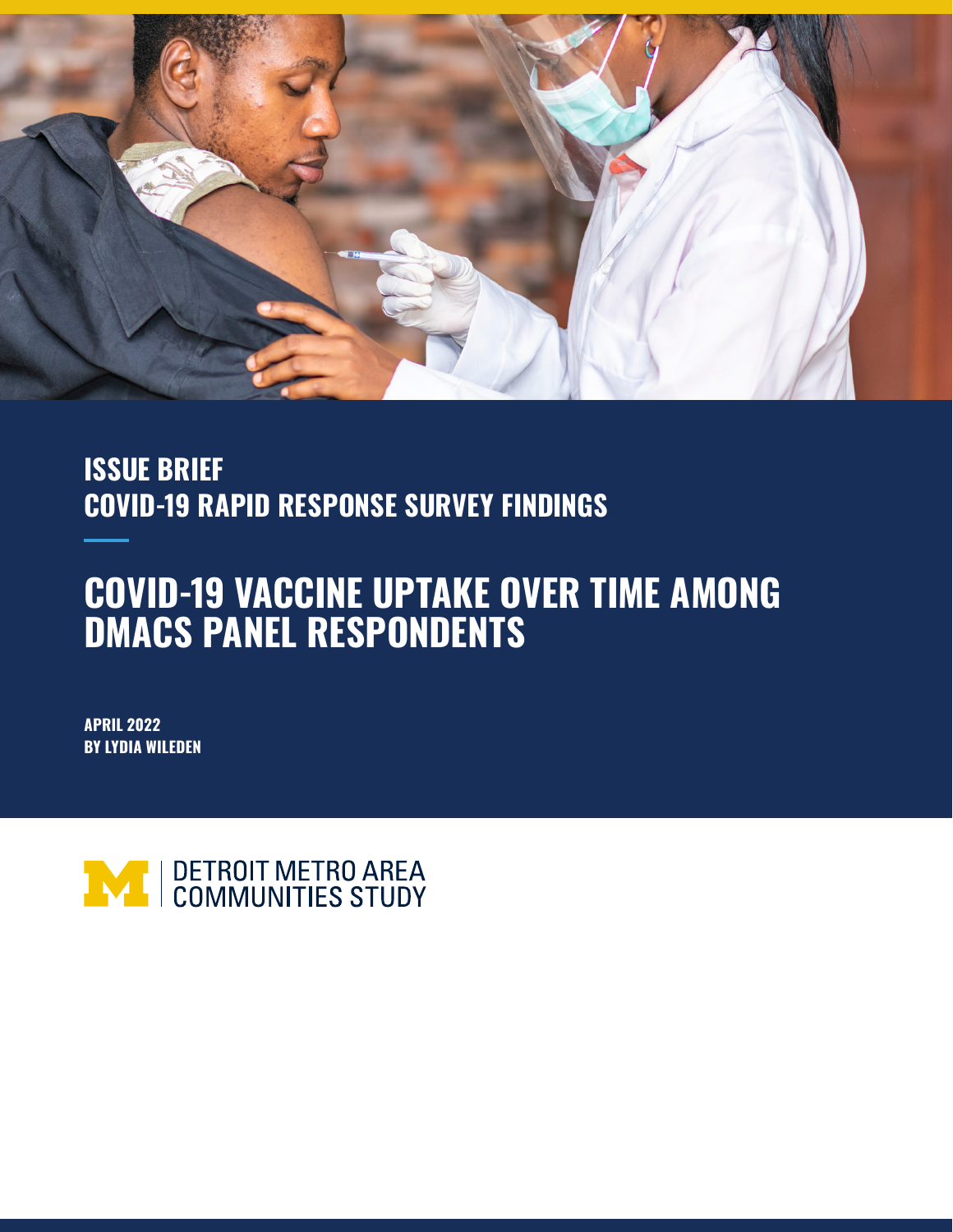### <span id="page-1-0"></span>**OVERVIEW**

In Spring 2020, the Detroit Metro Area Communities Study (DMACS) invited a representative sample of Detroit households to participate in surveys about the impact of COVID-19 on Detroiters. Since then, eight surveys have been fielded to better understand how the pandemic has shaped Detroit residents' health, behaviors, employment, and financial conditions.

In June and December 2021, DMACS surveys included questions on whether residents had been vaccinated against COVID-19. At that point, COVID-19 vaccines had been made widely available to all adults. This report examines the uptake of COVID-19 vaccines over time among DMACS respondents, including who has changed their mind about vaccination over time and who remains unvaccinated. It also examines vaccine uptake in relation to direct and indirect pressure to vaccinate, as well as respondents' reasons for avoiding vaccination. June 2021 data were collected between June 2 and July 9, 2021, from 1,898 residents and December data were collected between Nov. 3 and Dec. 15, 2021, from 1,900 residents. This report reflects responses from a panel of 1,630 Detroit residents who shared their vaccination status in both the June and December 2021 surveys**[1](#page-9-0)** and has not been weighted to match the city's population.**[2](#page-9-0)**

## **DETROIT RESIDENTS' VACCINE UPTAKE HAS SHIFTED OVER TIME<sup>3</sup>**

- Examining DMACS respondents' history of COVID-19 vaccine acceptance, 64% of panel respondents were "early adopters" of the COVID-19 vaccine, receiving at least one dose as of June 2021. Fully 86% of respondents who have ever been vaccinated against COVID-19 were already vaccinated as of June 2021.
- Ten percent of panel respondents took a delayed approach to vaccination—or were "wait-and-seers"—and reported receiving their first dose of a COVID-19 vaccine between June and December 2021. While this gives the appearance that delayed uptake was low, in fact nearly one-third (29%) of respondents who had not been vaccinated in June 2021 were vaccinated by December 2021, suggesting that persuasion, outreach efforts, and increased access swayed some Detroiters.
- One-quarter (26%) of panel respondents were vaccine holdouts, declining to receive a dose of the COVID-19 vaccine as of December 2021.



[See full results from DMACS surveys here.](https://detroitsurvey.umich.edu/findings/covid-19/)

#### **FIGURE 1**

#### **DMACS RESPONDENTS' VACCINE ACCEPTANCE OVER TIME**

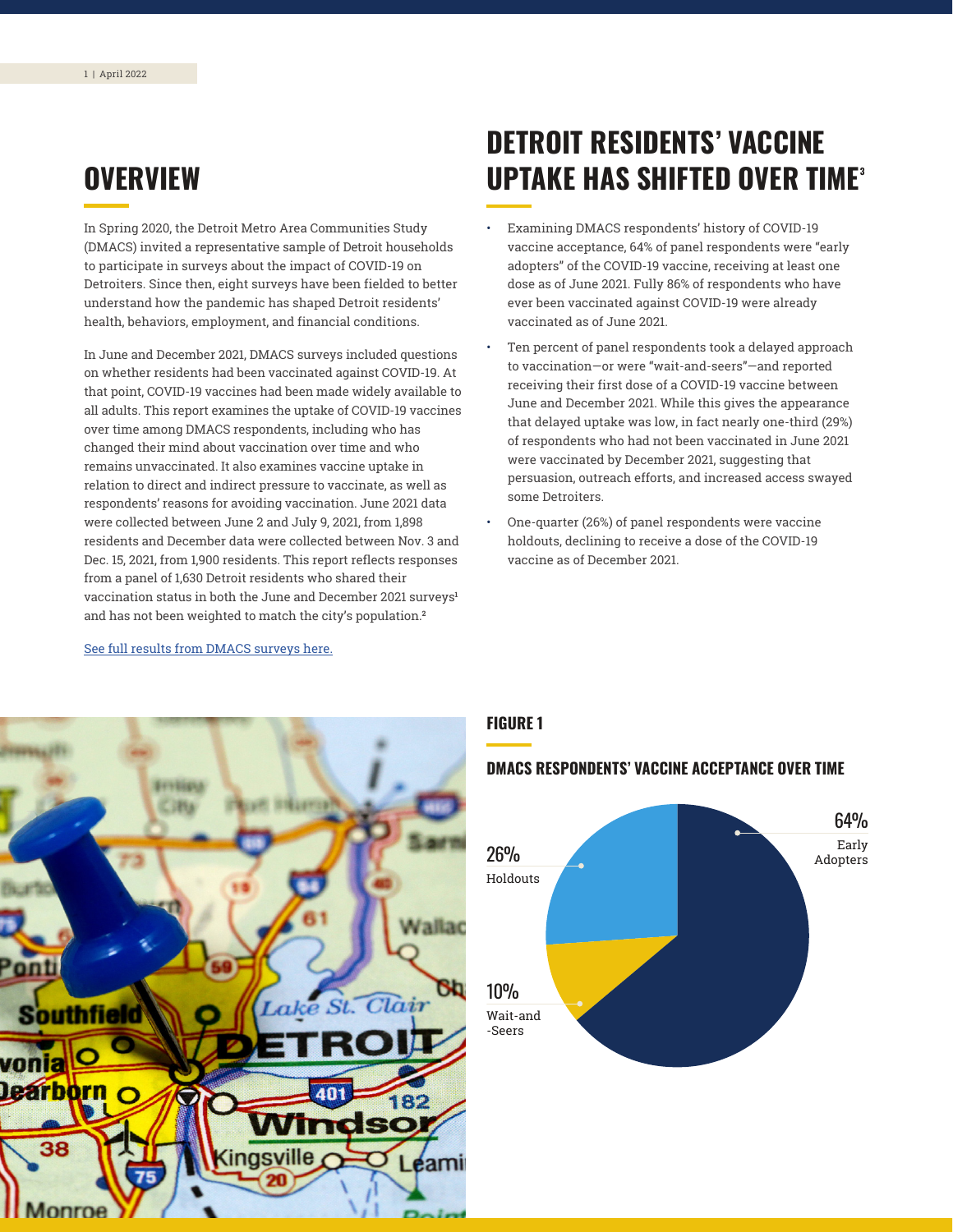## <span id="page-2-0"></span>**WHITE, OLDER, AND HIGHER SOCIOECONOMIC STATUS RESPONDENTS WERE MORE LIKELY TO BE EARLY VACCINE ADOPTERS**

- Compared to other Detroiters, White respondents were significantly more likely to be early adopters of COVID-19 vaccines. Eighty-two percent of White panel respondents reported they had received a vaccine by June 2021, compared to 62% of Black respondents, 63% of Latino respondents, and 50% of respondents who identified with other ethnoracial identity groups. **[4](#page-9-0)**
- Older adults were significantly more likely to be early adopters than younger respondents. Those over the age of 65 were roughly twice as likely (88%) as respondents under age 40 (46%) to get vaccinated by June 2021.
- Respondents of higher socioeconomic status—those with higher incomes or respondents with at least a bachelor's

degree—were significantly more likely than more socioeconomically constrained respondents to vaccinate early.

- Eight-in-10 respondents in households earning \$60,000 or more were vaccinated as of June 2021, compared to 69% of respondents in households earning \$30,000- \$60,0000 and 53% of those in households earning less than \$30,000.
- Similarly, 84% of college degree holders were early adopters compared to 55% of those with lower levels of education.

#### **FIGURE 2**



#### **DMACS RESPONDENTS' VACCINE ACCEPTANCE OVER TIME BY DEMOGRAPHIC GROUPS**

### **RESPONDENTS OF COLOR AND PARENTS WERE MORE LIKELY TO DELAY THE TIMING OF THEIR VACCINATIONS**

• Respondents of color were three times as likely as White respondents to delay the timing of their vaccination. As shown in Figure 2, 11% of Black respondents and 13% of Latino or other-raced respondents received their first dose of a COVID-19

vaccine between June and December 2021, compared to 4% of White respondents. This suggests that vaccination efforts have overcome some early wariness among communities of color, narrowing the vaccination race gap.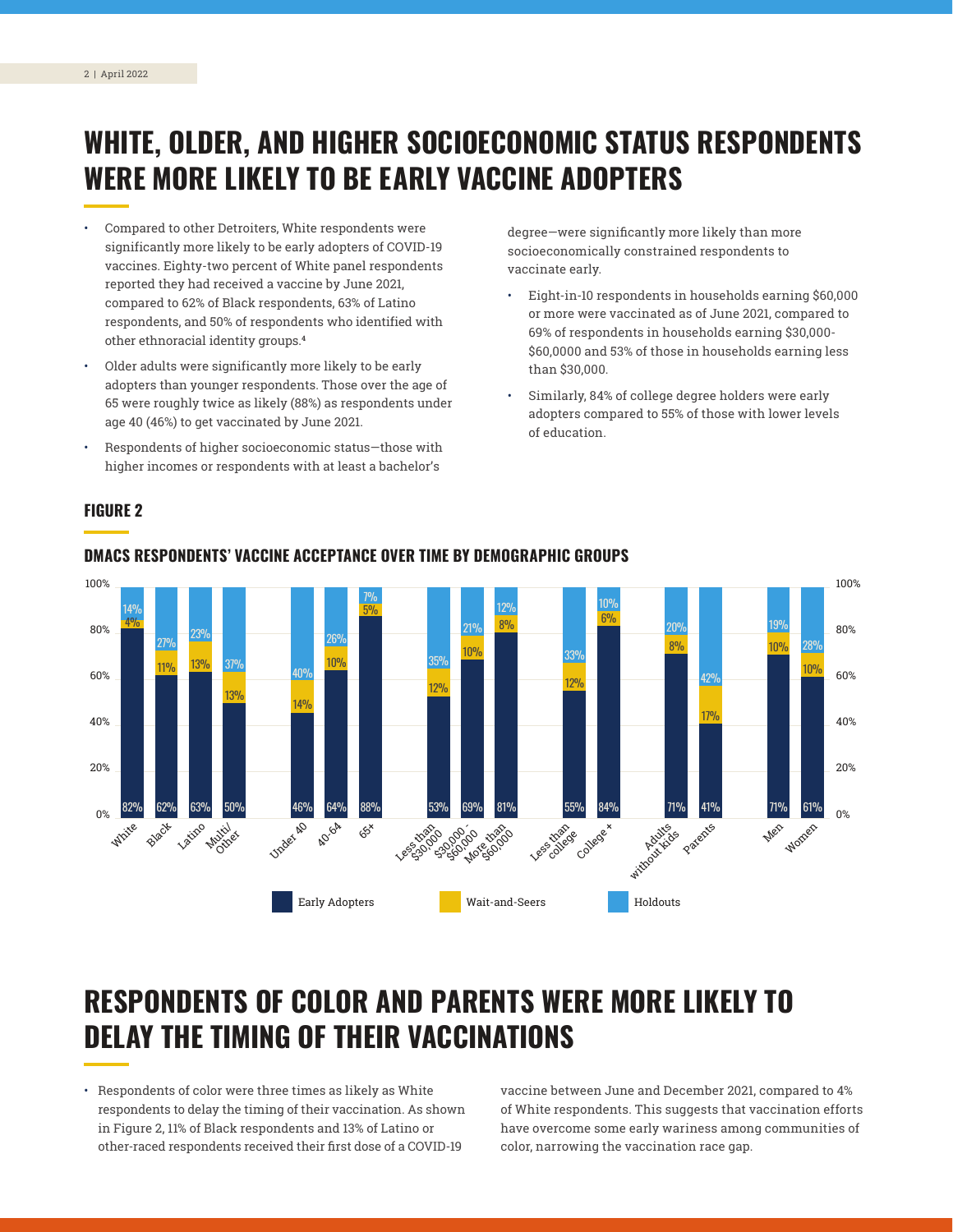<span id="page-3-0"></span>Parents were twice as likely as other respondents to get vaccinated between June and December 2021. Seventeen percent of all parents—nearly one-third of parents who received a COVID-19 vaccine—report that they were

vaccinated in the last half of 2021, compared to 8% of adults without children.

• Respondents without a college degree were twice as likely (12%) to wait to get vaccinated than those with higher levels of education (6%).

## **RESPONDENTS OF COLOR, WOMEN, YOUNGER ADULTS, LOWER-INCOME EARNERS, AND PARENTS ARE MORE LIKELY TO BE VACCINE HOLDOUTS**

- Despite gains in vaccination rates in the last half of 2021, racial disparities in COVID-19 vaccination remain. As shown in Figure 2, as of December 2021, respondents of color were roughly twice as likely as White respondents to remain unvaccinated; approximately one-quarter of Black (27%) and Latino (23%) respondents declined to be vaccinated compared to 14% of White respondents.
- Significantly more women (28%) have avoided vaccination than men (19%).
- Forty percent of younger respondents—those under the age of 40—have declined to get vaccinated, compared to 26%

of middle-aged respondents (aged 40-64) and just 7% of seniors (65+).

- Parents were twice as likely to remain unvaccinated compared to adults without kids. Forty-two percent of parents declined to get vaccinated as of December 2021 compared to 20% of other adults.
- One-third of lower-income respondents (35%) or those without a college degree (33%) are vaccine holdouts, making them three times as likely to remain unvaccinated as respondents in households earning more than \$60,000 (12%) or those with a college degree (10%).

## **PERSONAL EXPERIENCE WITH COVID-19 MAY HAVE INFLUENCED VACCINE ACCEPTANCE**

- Respondents who have ever tested positive for COVID-19 since the pandemic began were significantly more likely to be unvaccinated than those who have never had COVID-19. One-third (35%) of respondents who report having COVID-19 had not received any dose of the vaccine as of December 2021, compared to 24% of respondents never diagnosed with COVID-19. This disparity suggests that beliefs about natural immunity may be a prevalent barrier to ongoing vaccination efforts.**[5](#page-9-0)**
- Respondents who report that a close friend or family member got ill from COVID-19 as of June 2021 were

significantly more likely to get vaccinated early than those who weren't closely tied to someone who got sick from the virus. Sixty-eight percent of respondents with kin who were ill from COVID-19 got vaccinated by June 2021, compared to 61% of other respondents. This suggests that seeing the impact of the virus might have spurred some Detroiters to seek vaccines to protect themselves and get vaccinated quickly.

• However, knowing someone who died from COVID-19 before June 2021 does not appear linked to when or if a respondent got vaccinated.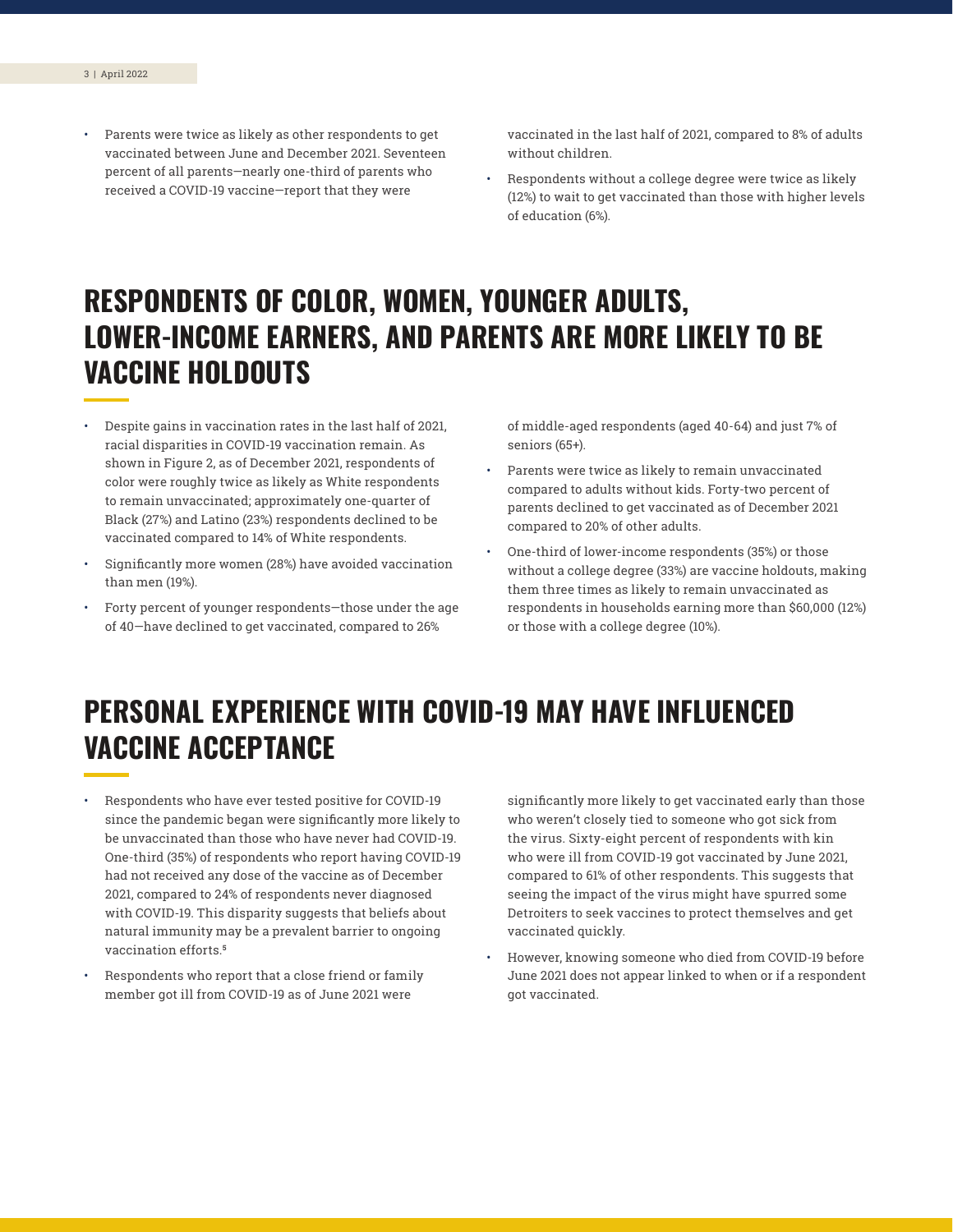#### <span id="page-4-0"></span>**FIGURE 3**



#### **DMACS RESPONDENTS' VACCINE ACCEPTANCE BY PERSONAL COVID-19 EXPERIENCE**

## **IN JUNE 2021, WAIT-AND-SEERS WERE MORE LIKELY TO INTEND TO VACCINATE IN THE FUTURE THAN VACCINE HOLDOUTS**

• In each wave, respondents who had not been vaccinated were asked their likelihood of getting vaccinated against COVID-19 in the future.**[6](#page-9-0)** Among respondents who were

unvaccinated in June 2021, wait-and-seers who eventually got vaccinated were less opposed to vaccinating in the future than vaccine holdouts.

#### **FIGURE 4**



#### **DMACS RESPONDENTS' LIKELIHOOD OF FUTURE VACCINATION AS OF JUNE 2021**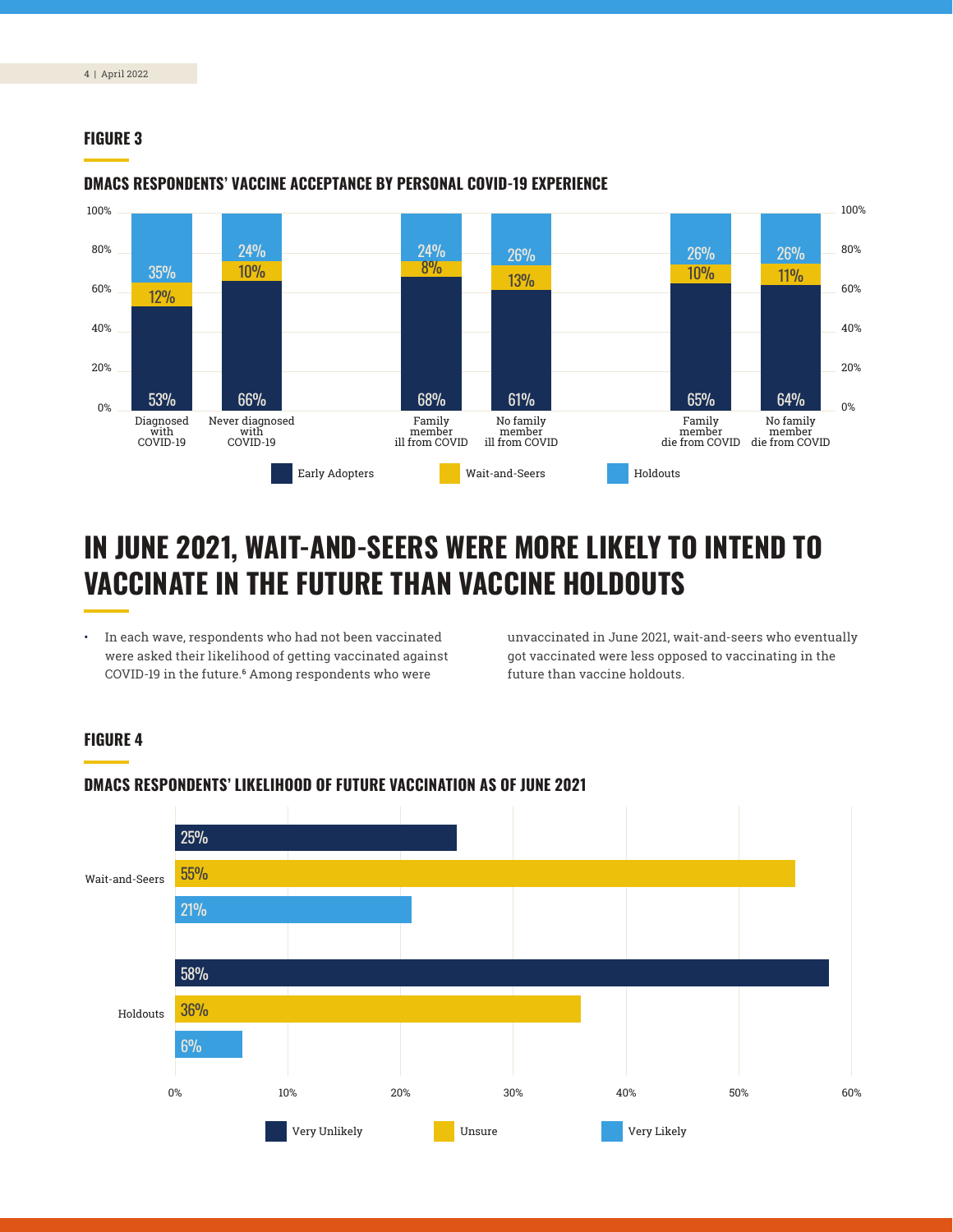- Comparing respondents' intention to vaccinate in June 2021 and later vaccine receipt, we find that intent is a strong but imperfect predictor of whether someone eventually is vaccinated.
	- In June 2021, 21% of respondents who got vaccinated in the following six months said they were very likely to vaccinate, compared to 6% of holdouts who remained unvaccinated in December 2021.
	- More than one-half (55%) of wait-and-seers were unsure if they would vaccinate as of June 2021, compared to one-third (36%) of vaccine holdouts.
	- Interestingly, one-quarter (25%) of wait-and-seers reported in June 2021 that they were very unlikely to vaccinate.
	- Fifty-eight percent of holdouts similarly said in June 2021 that they were very unlikely to vaccinate in the future.
- It appears vaccine intention has changed little between June and December 2021 among vaccine holdouts. In December 2021, 57% of vaccine holdouts reported they were very unlikely to vaccinate in the future, 37% reported they were unsure if they would get vaccinated in the future, and just 6% reported they were very likely to get vaccinated in the future.
- Collectively, these findings suggest that some of the more persuadable respondents may have already been vaccinated and that remaining vaccine holdouts tend to have the staunchest positions against vaccination. However, we also observed many respondents who initially indicated that they were very unlikely to vaccinate but later received a vaccine, suggesting that there is room for persuasion even among those with little intention to vaccinate.

### **VACCINE HOLDOUTS EXPRESSED GREATER CONCERN ABOUT VACCINE SAFETY AND SIDE EFFECTS**

• Compared to wait-and-seers who got vaccinated between June and December 2021, vaccine holdouts were significantly more likely to be concerned about

the safety and effectiveness of the vaccine. They were also significantly more likely to say they always avoid vaccination.

#### **FIGURE 5**



#### **DMACS RESPONDENTS' REASONS FOR NOT VACCINATING AS OF JUNE 2021**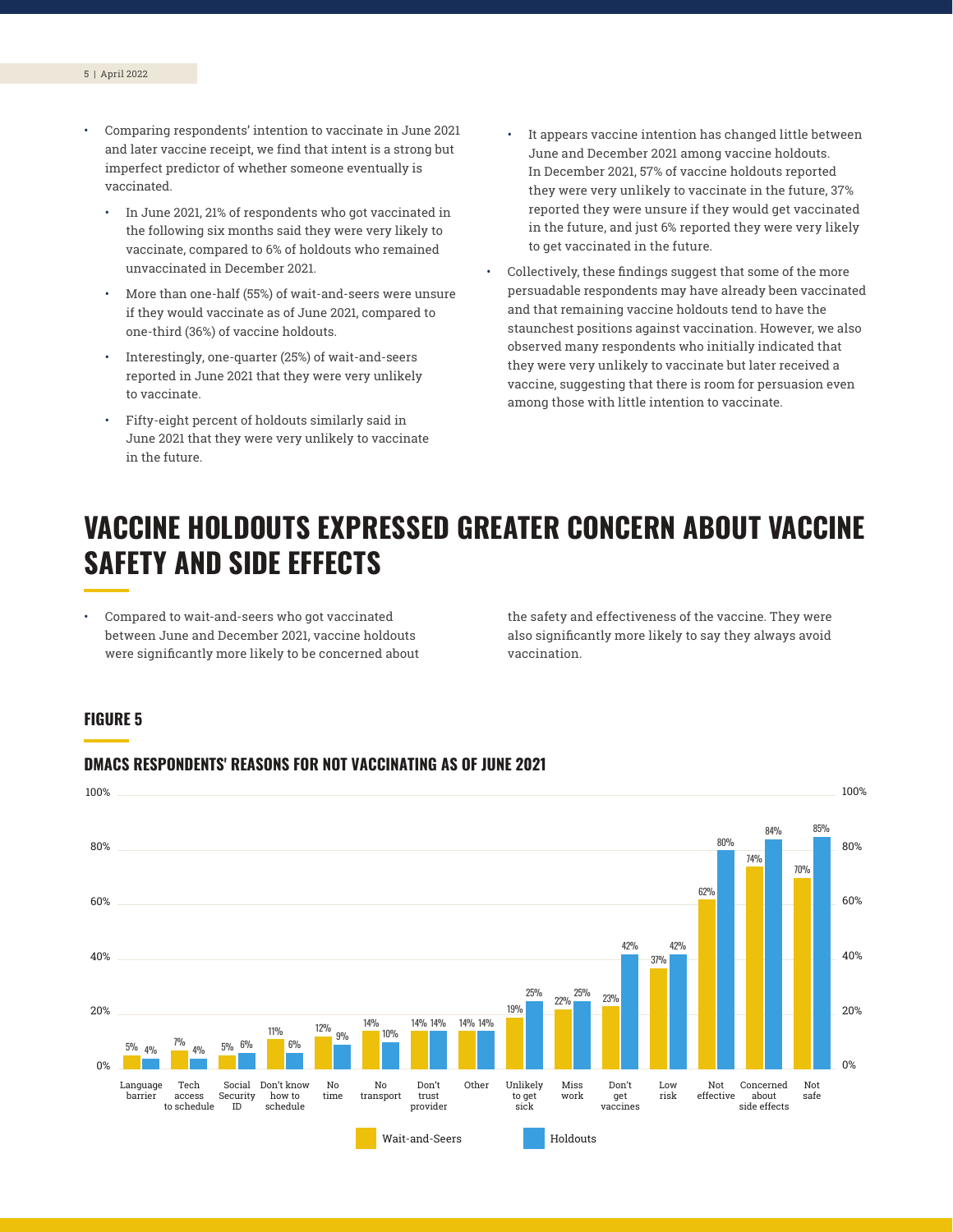- Sixty-two percent of wait-and-seers said in June 2021 that they thought the vaccines were ineffective, compared to 80% of holdouts who remain unvaccinated.
- Similarly, 70% of wait-and-seers said in June 2021 they thought the vaccines were unsafe and 74% said they were concerned about side effects, compared to 85% (safety) and 84% (side effects) of vaccine holdouts.
- Respondents who remain unvaccinated were nearly twice as likely (42%) to identify as anti-vaccinators

compared to respondents who delayed the timing of their vaccine (23%).

There is some evidence that those who delayed vaccination but ultimately got vaccinated were more likely to report access issues in June 2021. Marginally more wait-and-seers reported that lack of time, transportation, or ability to schedule an appointment contributed to their delayed receipt of the vaccine.

### **RESPONDENTS WHO DELAYED OR AVOIDED VACCINATION FELT MORE PRESSURE TO VACCINATE AND VOICED GREATER OPPOSITION TO VACCINE MANDATES**

- Compared to early adopters, respondents who had not been vaccinated by June 2021 reported feeling significantly more pressure about getting vaccinated. Fifty-six percent of respondents who went on to get vaccinated in the following six months—wait-and-seers—reported feeling some pressure to get vaccinated. Sixty percent of holdouts—those who declined to vaccinate by the end of 2021—similarly reported feeling pressure to vaccinate.
- Among unvaccinated respondents who reported in June 2021 that they felt pressure to vaccinate, 27% were vaccinated in the following six months. However, a near equal proportion of respondents who reported feeling no pressure around vaccination (30%) similarly vaccinated in that period, suggesting pressure alone was insufficient to encourage vaccination.

#### **FIGURE 6**



#### **DMACS RESPONDENTS' EXPERIENCES OF VACCINE PRESSURE BY VACCINE ACCEPTANCE**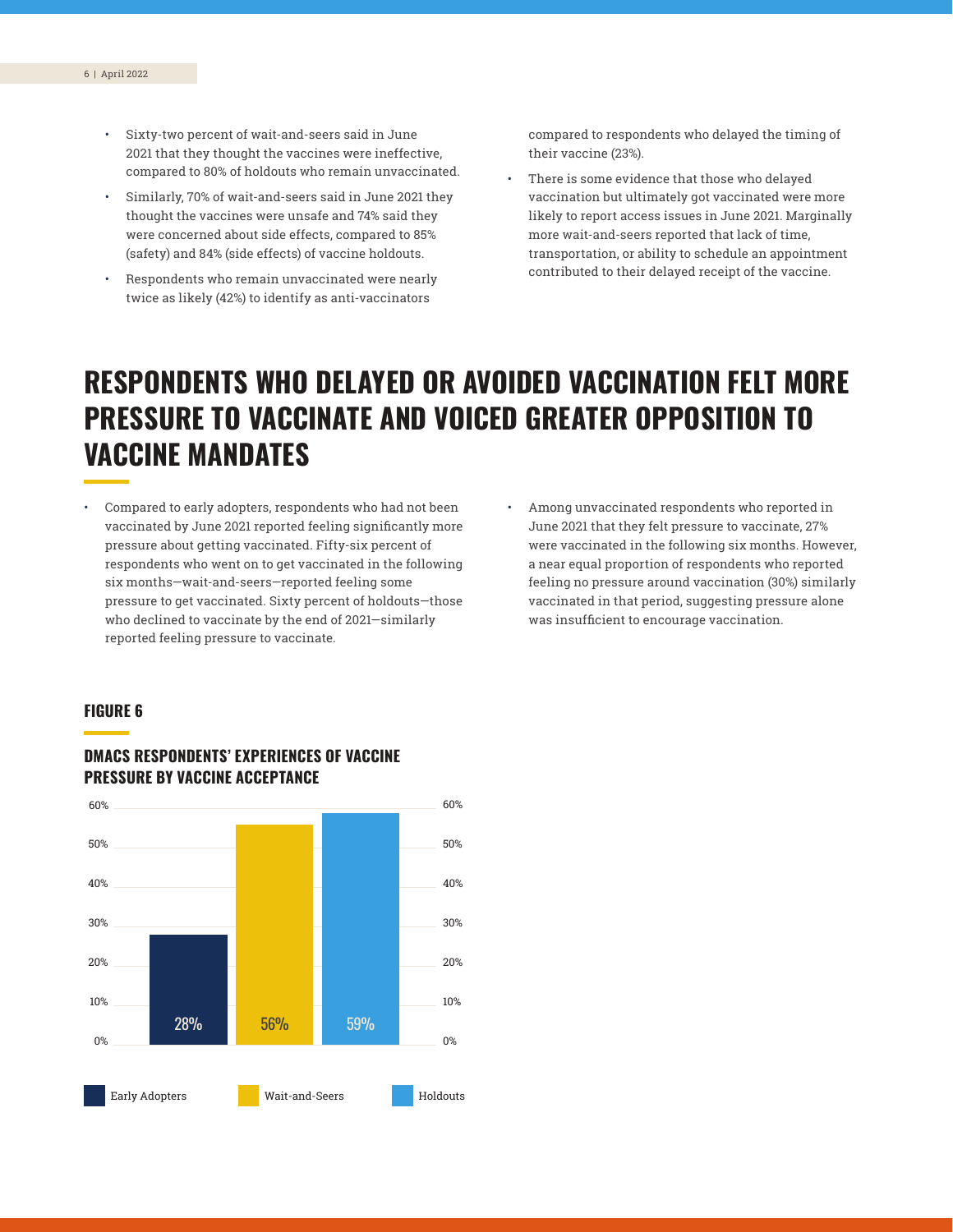#### **FIGURE 7**



#### **DMACS RESPONDENTS' SUPPORT FOR VACCINE REQUIREMENTS BY VACCINE ACCEPTANCE**

- Though roughly three-quarters (74%) of all panel respondents reported in June 2021 that they support instituting vaccine requirements in at least one public setting, respondents who delayed or avoided vaccination were significantly less supportive of vaccine mandates than those who were vaccinated early.
	- Early adopters were generally twice as likely as waitand-seers and three times as likely as holdouts to be in favor of vaccine mandates for public spaces.
	- For example, while 76% of those who vaccinated early supported requiring proof of vaccination to attend

sporting events or concerts, just 40% of those who delayed their vaccination and 25% of those who remain unvaccinated similarly supported such a requirement.

• However, respondents who delayed vaccination or declined to be vaccinated were not totally opposed to requiring vaccines to participate in some parts of public life: more than one-half (57%) of those who were vaccinated between June and December 2021 and 41% of vaccine holdouts were in favor of some type of vaccine requirement.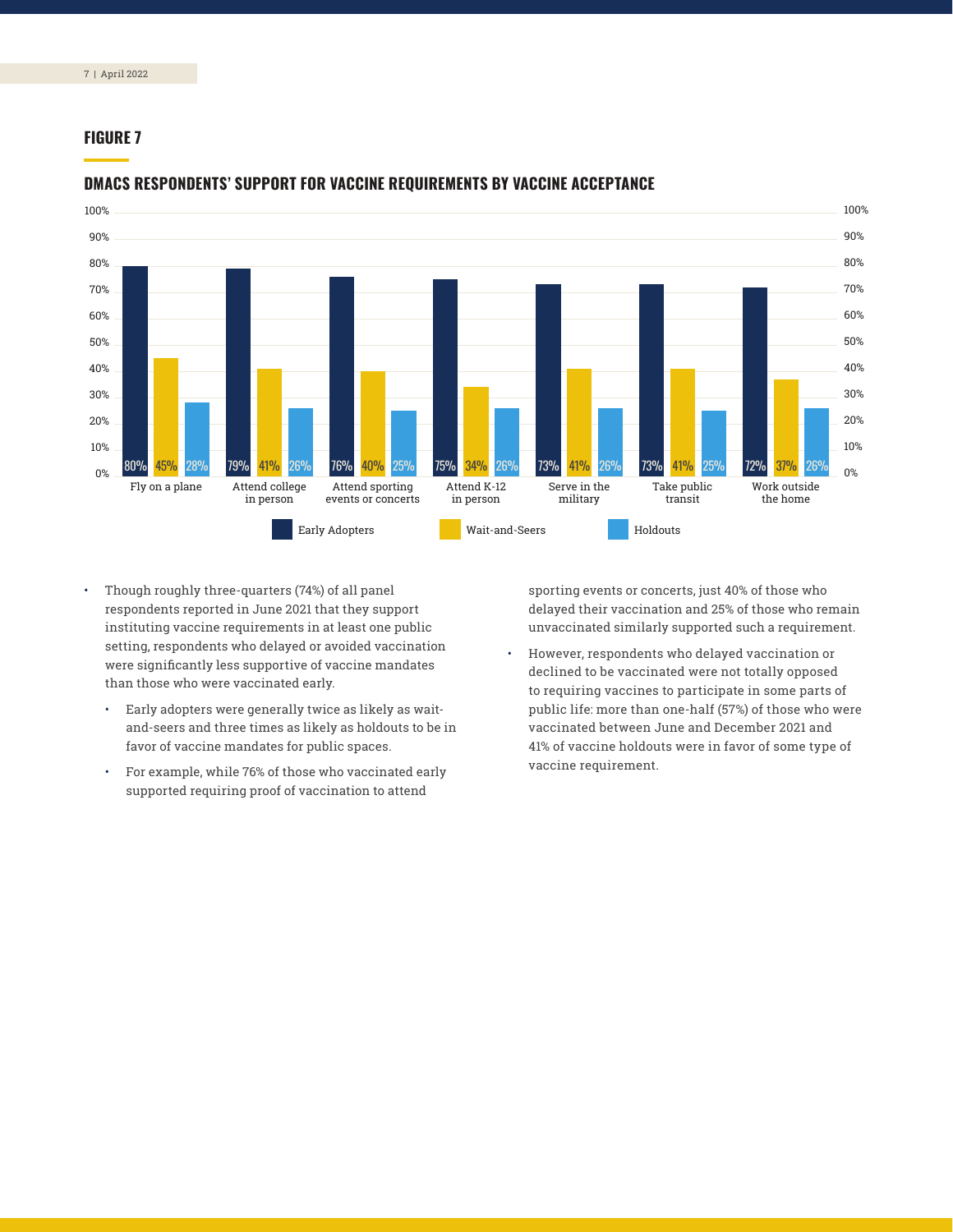### **METHODOLOGICAL NOTE**

DMACS' estimates of COVID-19 vaccine coverage rates for adults in Detroit are higher than those published on the [Michigan COVID-19 Vaccine Dashboard](https://www.michigan.gov/coronavirus/0,9753,7-406-98178_103214-547150--,00.html), which draws data from the Michigan Care Improvement Registry (MCIR). For Detroit adults ages 20 and over, DMACS estimated that the vaccine initiation rate (the percentage of adults receiving at least one dose of any vaccine) was 67% compared to 53% in the MCIR dashboard data (as of Dec 15, 2021). DMACS estimated the completion rate (the percentage of adults who received the full vaccine course—two doses of a Moderna or Pfizer vaccine or one dose of a J&J vaccine)—was 52% compared to 35% in the MCIR dashboard data. [Prior DMACS reports on vaccination](https://detroitsurvey.umich.edu/wp-content/uploads/2021/07/DMACS-Vaccination-and-Trust-Brief-July-2021.pdf)  [offer a full discussion of potential reasons for these](https://detroitsurvey.umich.edu/wp-content/uploads/2021/07/DMACS-Vaccination-and-Trust-Brief-July-2021.pdf) 

[discrepancies](https://detroitsurvey.umich.edu/wp-content/uploads/2021/07/DMACS-Vaccination-and-Trust-Brief-July-2021.pdf), including the possibility that unvaccinated residents may be less likely to respond to surveys. Although we cannot rule this out, supplemental analyses of June 2021 survey data examined if respondents who reported greater levels of vaccine hesitancy on a previous DMACS survey (Wave 12 – Spring 2021) were less likely to respond to the current survey and found no significant relationship between vaccine hesitancy and survey response. Analysis examining December 2021 survey response rates among DMACS respondents who reported their vaccination status in our June-July 2021 survey shows that unvaccinated respondents were slightly less likely (87%) than vaccinated respondents (91%) to respond to this November-December 2021 survey.

### **ACKNOWLEDGMENTS**

We are grateful for the generous support of the Knight Foundation, The Ballmer Group, and Poverty Solutions at the University of Michigan. June and December 2021 DMACS data collection was conducted in collaboration with, and supported by, Michigan CEAL: Communities Conquering COVID (MICEAL) (NIH grant 1 OT2 HL 156812). For more on Michigan CEAL, please visit [www.michiganceal.org](http://www.michiganceal.org). This report was written by Lydia Wileden and is a collaborative effort of numerous colleagues.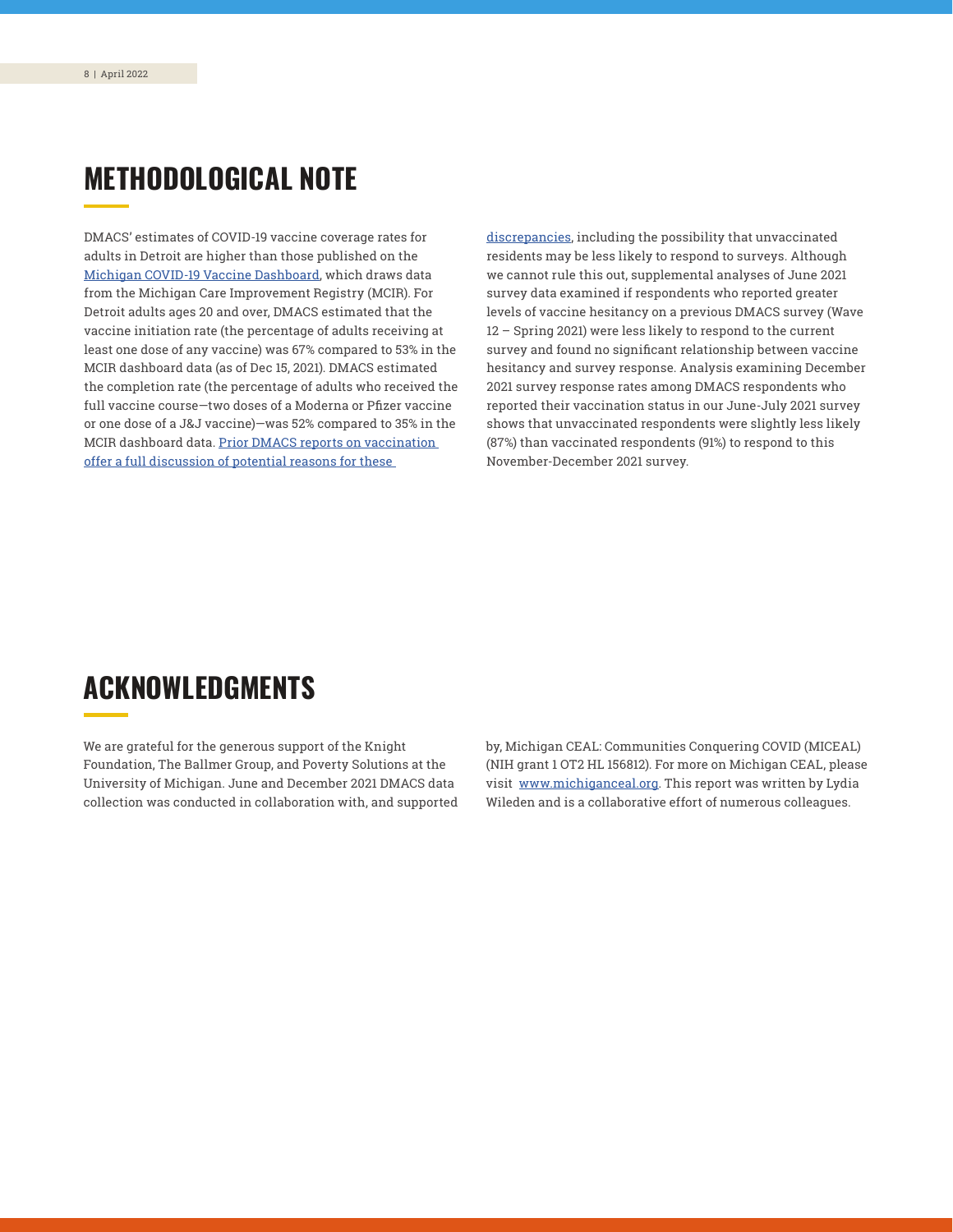## <span id="page-9-0"></span>**ENDNOTES**

- [1](#page-1-0) 1,668 respondents completed both the June and December 2021 surveys. However, 38 of those respondents skipped reporting their vaccination status in one or both survey waves. As a result, we limit our analysis to the 1,630 Detroit residents who provided complete vaccination information at both timepoints.
- [2](#page-1-0) DMACS survey data is collected from a stratified random sample of respondents and weighted, based on the demographic composition of respondents in each wave, to approximate the demographic composition of the adult population (those 18 and older) of the city of Detroit. However, because weights are created for each wave of the data and not for cross-wave analysis, the data presented here reflects unweighted estimates of DMACS respondents' vaccination status and logic. The unweighted data should not be interpreted as representing the views of all Detroit residents and instead should be understood as reflecting the views and experiences of the 1,630 respondents. For that reason, survey participants are referred to throughout the report as respondents to avoid drawing broader conclusions about Detroit residents overall.
- [3](#page-1-0) To examine DMACS respondents' shifting behaviors and attitudes towards COVID-19 vaccines, we defined a three-category typology. The typology is based on responses to the question, "Have you received a COVID-19 vaccine?" in both the June and December 2021 surveys. Respondents could select "Yes (I have received at least one dose/injection of a vaccine)" or "No." Based on these responses, we identified "early adopters" as respondents who report that they had received a COVID-19 vaccine as of the June 2021 survey. "Wait-and-seers" are defined as respondents who reported they had not received a vaccine dose as of June 2021 but had received at least one dose of the vaccine by December 2021. "Holdouts" are respondents who reported they are unvaccinated as of December 2021. While vaccination status can be thought of as an irreversible trait, where one cannot become unvaccinated after receiving a vaccine dose, there were 17 cases where respondents reversed themselves in reporting their vaccination status – reporting in June 2021 that they had received at least one dose and reporting in December 2021 that they had never received a vaccine dose. Careful inspection of these cases, including their stated reasons for not vaccinating, suggests that four of these respondents selected in error that they had not been vaccinated in the December 2021 survey, including one who wrote "I have been vaccinated" in their open response. In these four cases, their December 2021 vaccination status was corrected to reflect that they had been vaccinated, and they were classified as early adopters. In the remaining 13 cases of respondents who reversed their vaccination status, examination of their open responses detailing why they had not been vaccinated suggested they held health or ideological opposition to the vaccine (e.g. "Genetic predisposition to adverse reactions from immunizations"; "It's killing people and making them sick"). Based on these responses, it seems their June 2021 report that they had been vaccinated may

have been a product of response bias and that the respondents remain unvaccinated. For these cases, we corrected their June 2021 vaccination status to unvaccinated and classified these respondents at vaccine holdouts. Analysis with and without these 17 respondents produces substantively consistent results.

- [4](#page-2-0) This report uses the following ethnoracial categories: "Latino" refers to any respondent who identifies as being of "Hispanic, Latino, or Spanish origin." "White" and "Black" refer to respondents who selected only those respective categories (and no other ethnoracial categories) and who do not identify as Latino. "Other" refers to respondents who do not identify as Latino and identify as "Asian or Asian-American," "American Indian or Alaska Native," "Native Hawaiian or Other Pacific Islander" as well as people who did not identify with any of the ethnoracial categories provided on the questionnaire. "Multi" refers to people who do not identify as Latino but who selected more than one ethnoracial category on the questionnaire. In this report, respondents who identify as "Multi" or "Other" raced are analyzed as a combined category.
- [5](#page-3-0) Because we lack data that clearly identifies if a respondent had tested positive for COVID-19 prior to when vaccines became available, caution is urged in interpreting this finding as reflecting causality. It is possible that respondents who had COVID-19 prior to vaccines becoming available or prior to deciding whether or not to vaccinate were less likely to vaccinate because of assumed immunity or conflicting information about if people who contracted COVID-19 should receive a vaccine. It is also possible that respondents who did not vaccinate were more likely to contract COVID-19 due to a lack of vaccine protection. Here, we intentionally highlight the relationship between COVID-19 diagnosis and vaccine holdouts, as [guidance from the CDC recommends](https://www.mayoclinic.org/coronavirus-covid-19/vaccine-if-already-had-covid#:~:text=But%20because%20it) that people who have already had COVID-19 get a COVID-19 vaccine to avoid reinfection and severe medical complications.
- [6](#page-4-0) The original survey item that forms the basis of this data asked respondents who indicated in the June or December 2021 survey that they had not been vaccinated "How likely are you to get a COVID-19 vaccine in the next several months?" Responses were captured on a seven-point scale that ranged from 1 (not at all likely) to 7 (very likely). For ease of interpretation, this scale was collapsed into categories capturing who is very likely, uncertain, or very unlikely to be vaccinated in the future, using the following definitions:
	- "Very Likely" refers to respondents who reported their likelihood of getting the vaccine as a 7.
	- "Uncertain" refers to respondents who rated their likelihood of getting the vaccine within the range of 2-6.
	- "Very Unlikely" refers to respondents who rated their likelihood of getting the vaccine as a 1.